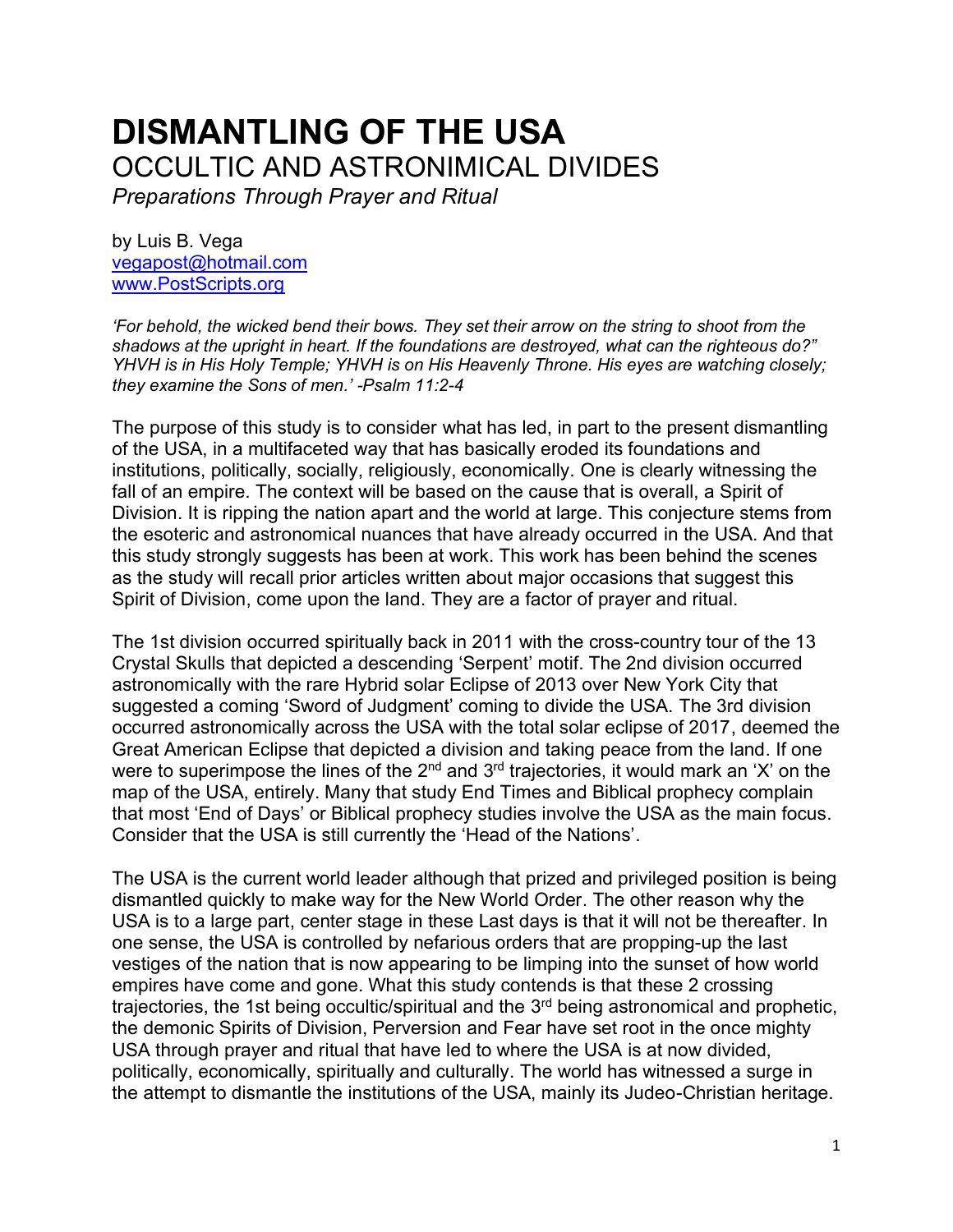## **The Foundations**

On one hand, the foundations of the USA are being dismantled successfully by revisionists wanting to rewrite history. The USA is far from a perfect country and has had its share of sins. But very few nations like the USA have attempted to rectify such sins even to the point that it rebuilds the nations that it either invades or has had to fight a war against. Case in point was the Marshall Plan after World War 2 and the reconstruction of Iraq and Afghanistan, etc. And not to mention the billions it sends out as aid to almost every nation on Earth. However, now the narrative of what is permissible to say, think or do is being taken over and controlled by those that seek to dismantle such foundations, in the name of 'freedom'. Case in point is that such liberties are already guaranteed in the U.S. Constitution. It is through Supreme Court rulings and State/Federal Executive Orders that have undermined the U.S. Constitution.

Then through manufactured crises, there has been a nullifying effect of the Bill of Rights that guarantees these basic civil liberties. And by the way, are not ceded to the government because they are Natural Rights granted by the Creator, not human government, etc. There is now a 'Cancel Culture' of Orwellian Double-Speak that can get people fired for not adhering to 'Right Thought', politically, socially, culturally, religiously, etc. It is so a 'hypocritical Social Justice war' going on in the USA that has crossed the line and reached critical mass. The USA is divided politically. The nation is torn right down the middle with no really common middle ground that afforded it for many decades' past. The prevailing politique is one of catering to the radical and fascist far left that is given permission to riot and loot as they protest with impunity. Any counter protest and/or even objections are not being tolerated.

This is a recipe for a sure totalitarian takeover to occur sooner than later. It is always amusing to ask those that object to the sins of the USA, to have them move to Cuba, Venezuela, or North Korea but they will not. Yet, if the USA is so racist, homophobic, and so on, why do millions line up still to enter such a country? The USA is divided socially. Due to a large part of having over 40 years of indoctrination of Marxism and feminism throughout the institutions of higher learning, the generation that has been encouraged to enroll in worthless majors with no real careers have all but been conditioned to seek the 'greater good' of Identity Politics. This construct makes what is relevant and pertinent to the greater social need against that of the individual.

This is totally un-American and what the Old World Order is ushered through; endless wars based on ideologies, such as Darwinism, Evolution, Eugenics, Fascism, Socialism, Communism, etc. The USA is divided religiously. It is no secret that the main denominational churches have all but been compromised. They are essentially no different than the 'world' when it comes to core basic tenants of the Christian faith. Such rulings on same sex and marriages are now normalized, women Pastors allowed, adultery, fornication, materialism, Prosperity Gospel, and the list goes on. Any supposed 'Christian' that is left-leaning is considered 'Woke' and 'Progressive'. Then those that seek to adhere to the commands, examples required of Jesus to walk in are considered racist, misogynistic, outdated, White Supremist and so on. This is not to mention that many Blacks and Hispanic are traditionalist and of this persuasion even.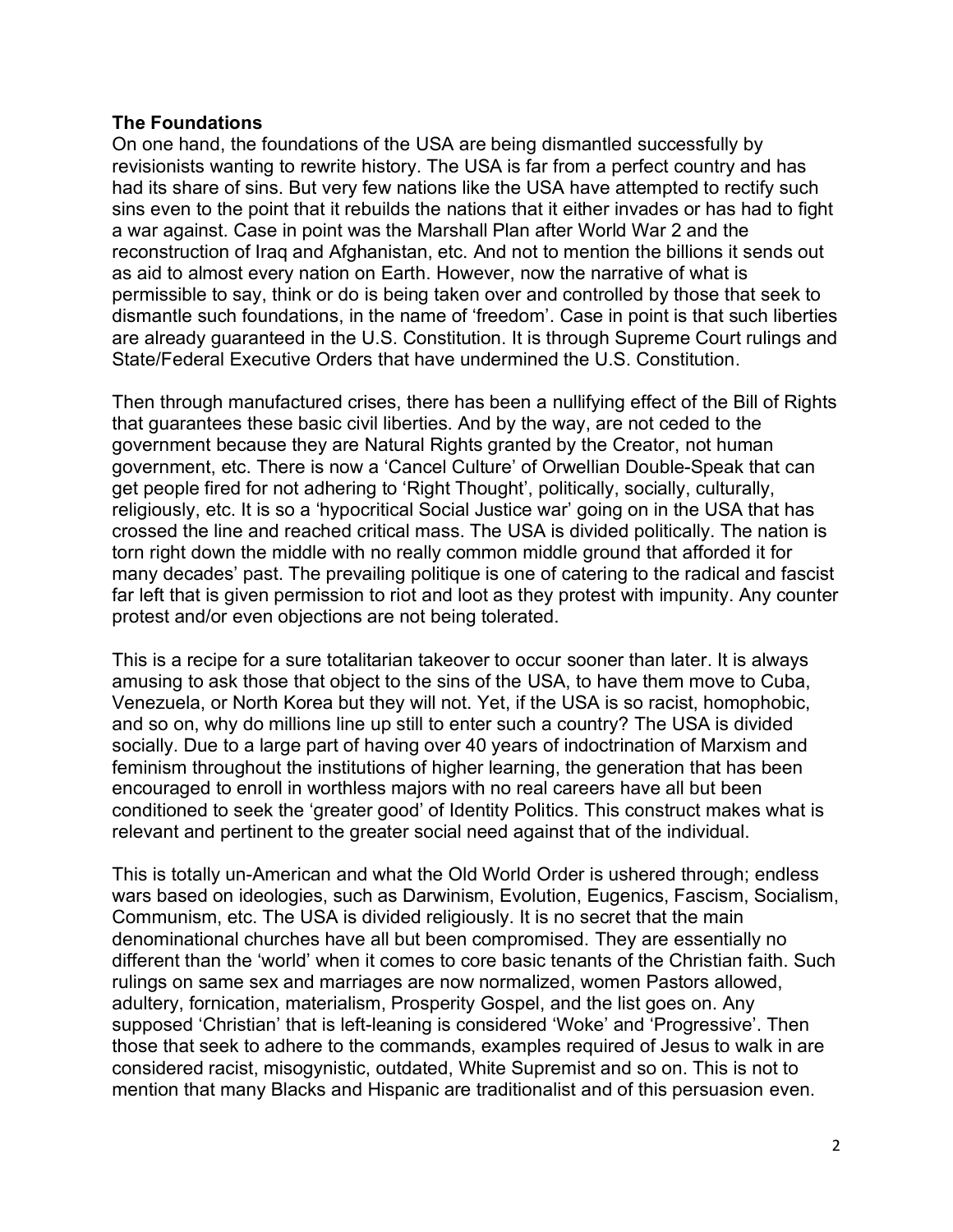## **A House Divided will Fall**

The USA is economically divided. It is no surprise that all the Presidents are not elected but selected. The concept of having an Executive Office to lead the country is now but a shell of an image relegated to the figure Heads of State. If the U.S. President had real power, most issues that are causing all these divisions would not be happening, to a large degree. The U.S. Presidency is not absolute as it was designed to balance with the other branches of the government. However, the point is that the U.S. President is thus not really in charge or in power when the major decisions are at stake. And that those 'behind the curtain', use the Office of the President to sway any and all decision to further their Globalist agenda. Many see that now, the USA is being transformed into essentially a 'plantation' with the people being funneled to certain 'company stores', etc.

So, to the thesis of the study, why is the USA pertinent now and the focus of many End Days chatter? The USA is in the way of globalization plans and needs to be taken down and dismantled. The USA, being on the descent is really only running on the afterglow of its former majesty and greatness. Those 'behind the curtain' are evil Luciferians that have had millennia of time to implement their multi-generational plans to usher in their New World Order on Earth since the Tower of Babel. And this ties into the crisscrossing in phi ratio of the USA, dividing it with the 13 Crystal Skulls and the Great American Eclipse phenomenon. This was the preparation, of a work -spiritual and prophetic based on prayer and ritual. The USA thus must be dismantled to the point that it is so divided and weak that it will fall as Jesus and Lincoln reiterated about a 'House Divided'.

The resulting effect has produced the Spirit of Division, Perversion and Fear. Why? It has largely been allowed to foment and rise due to how the majority of Christians being apathetic, lethargic, materialistic, and superficial at best has been rendered powerless now to resist it. The decades of humanism, evolution, Marxism, Socialism, feminism and the like have slowly but surely weakening of the Gospel Witness of Jesus that is the power unto salvation and strength of the Church Body while on Earth. This is of course contingent upon having individual Christians walk in the power in holiness. Many do live such lives, but the prevailing spirits have been allowed to foster such divisions even in the Church that has now been spiritually 'neutered'. Case in point is the forced closures of Churches, arrests of Street Preachers and the banning of even Family Bible Studies.

Some would argue that such a demise of the Gospel Witness exemplified by the USA Christian Church only serves to prove that indeed the Church Body is living in the last days of the Laodicean Church period. It is characterized as an apostate state, spiritually. The American Church has deteriorated to the spiritual point that most Pastors are just hired 'Clowns entertaining Goats'. Such have not adequately prepared the Sheep for the coming prophetic End of Days. How did these Spirits of Division, Perversion and Fear come to form? It is all about the preparations. As the saying goes, '90% preparation, 10% execution'. And so, such Spirits were ushered in through prayer and ritual. This is what is still going on in the USA and the world for that matter although this study again, only seeks to question and look at why the USA is so divided that it will cause ripple effects for the entire world. The 1st consideration of where such a Spirit of Division came from will be the 13 Crystal Skulls that crisscrossed the USA back in 2011.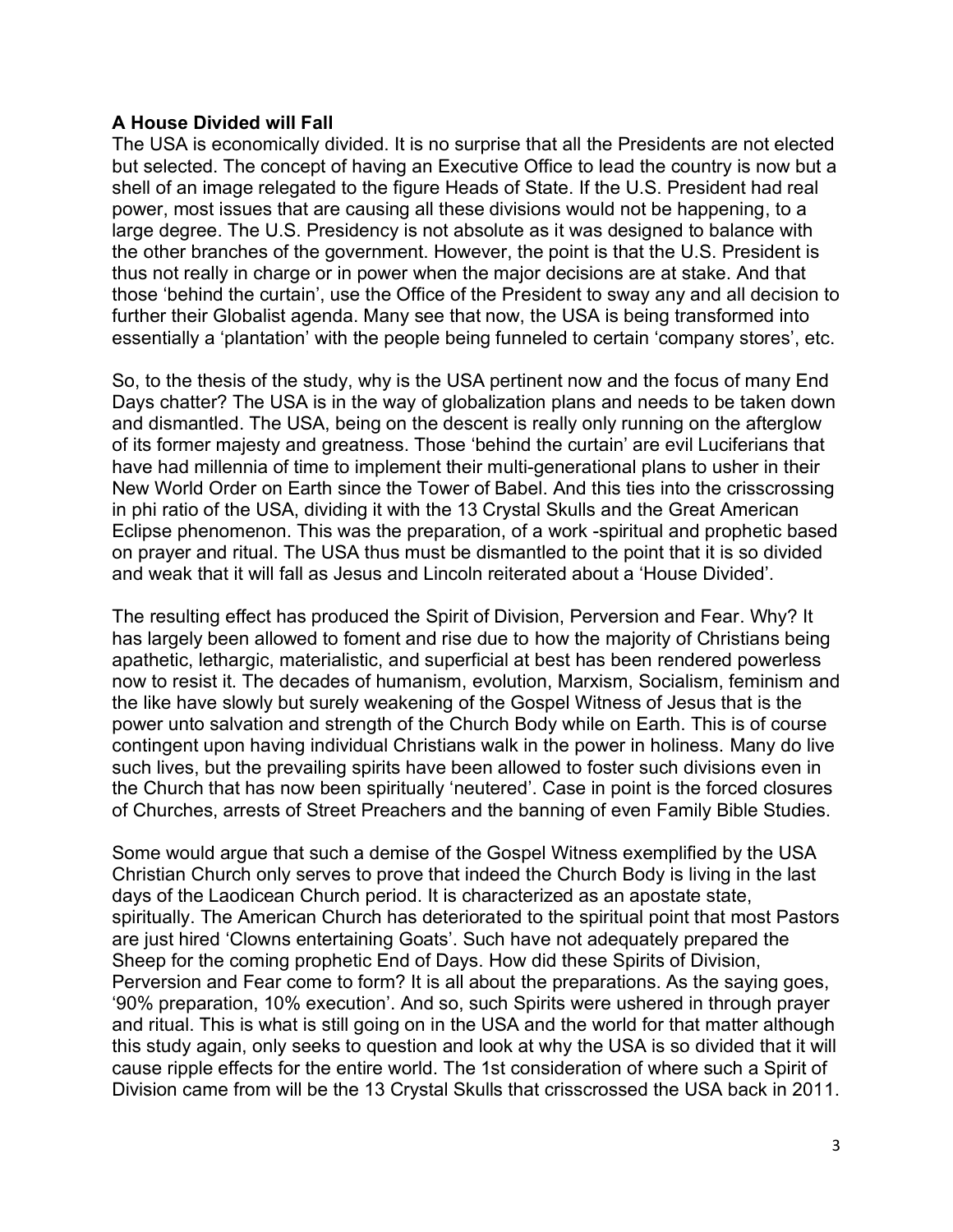#### **Rise of the Serpent**

The year was 2011. There was even a movie that depicted the 'end of the world' to be in 2012. This was based on the highly popularized notion of the Mayan Calendar. It was that on December 21, 2012 on the Winter Solstice the 'world would end'. Most were not realizing that it would not be the 'end of the world' but of their calendar cycle of time. And now, some have suggested that due to an 8-year calendar discrepancy of the Western Calendar, it is actually 2020 that the 'world will end'. Or is it the Age? It will be December 21<sup>st</sup>, which is the Winter Solstice that the Grand Conjunction of Jupiter with Saturn and Pluto will occur. In this case, it will be the coming of the Age of Aquarius as this Grand Conjunction occurs at 0 degrees Aquarius. Many suggest that this is when at least astrologically the New Age comes about, or will it be the New World Order?

It will be at that point that the evil Luciferian Globalists will have 'cart blanche' to run amuck with their schemes to 'finish their Tower of Babel' and initiate their New World Order and Leader, the last Nimrod. Will the dismantling of the USA be sufficient enough to resist it? This study strongly suggests 'no'. Intense magic has been cast against the USA through prayer and ritual involving the 13 Crystal Skulls. The skulls are fashioned out of pure crystal, from ancient American cultures that had the ability to engineer such a marvel. Such Crystal Skulls are said to harness mystical and/or magic powers. They serve as a sort of key receptors of information, perhaps to release energies to unlock dimensions even. There were 13 Crystal Skulls that were assembled and taken from the Yucatan, where the Chichen Itza pyramid is at. It is the famous one that on the Spring Equinox, the shadow of a Serpent motif appears to come down the steps of the pyramid. This is a euphemism for Lucifer that was cast out of Heaven down to Earth.

The 13 Crystal Skulls along with their Shamans were flown to New York City where from an Edgar Cayce office, then launched the trek across the USA, thus the 'Serpent across the States'. And what was the first ancient site they visited? Serpent Mound. It is the famous mound that has the Serpent motif that is mirrored off the constellation of Draco, another euphemism for Lucifer. What was unsuspected, unbeknownst to most Americans is that the trek stopped at 7 key locations. All of these 7 key locations happened to be ancient sites that predated the Native American settlements. Or in other words, such ancient sites were those built by the folklore of the Giants that roamed across the continent at that time. Such were evil beings that resulted in the Genesis 6 inter-breeding of the Luciferian Fallen Angels with the women of Earth. They later disbanded from the Middle East to the 4 corners of the globe as evidence of such beings are found in South America, Africa, and Asia. Their offspring were said to possess knowledge and technology well beyond the comprehension and reach of mere humans today. The 7 locations were as follows from New York City.

*1 Serpent Mound 2 Cahokia Mound 3 Hays 4 Crestone 5 Kaatsi 6 Sedona 7 Los Angeles*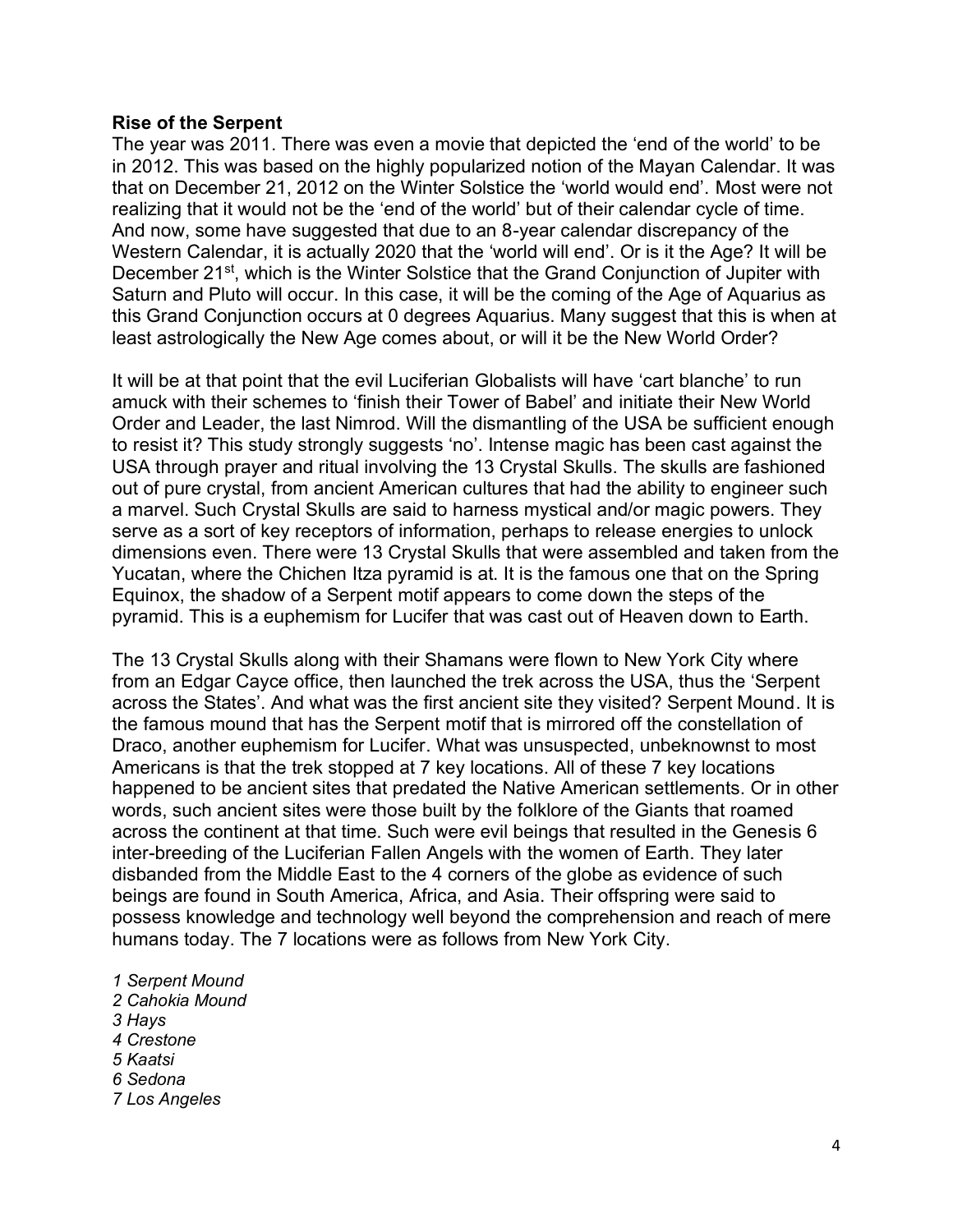#### **The City or Nation of Fallen Angels?**

What was very interesting is that the 13 Crystal Skull line of trajectory for these 7 sites starting from New York City ended in Los Angeles, the 'City of Angels', of the Queen of Heaven. Coincidence? Not likely. The date was on November 11, 2011 or a 11-11-11 code. This was the 'combination' lock, as it were to have opened the portals or 'gates' for the Spirit of Division, Perversion and Fear to rise and dismantle the USA with. Amazingly, this trajectory across the entire territory of the USA appeared to mirror that of the Chichen Itza pyramid motif of the 'Blazing Serpent' descending down the steps. It is still believed to this day by many Christian Watchers of the End Days, that this was a Satanic Ritual being performed in preparation to divide the USA.

At each site, the various Shamans invoked the spirits of the dead Giants though prayer and ritual to rise from the underworld and influence the land once again with their evil, perversion, and fear. This was in part, the cause of the rise of the Spirit of Division, Perversion and Fear that has been cast as a net across the entire USA. And it has done is evil magic charm. The 2nd consideration comes 69 months later with the total solar eclipse that occurred on August 21, 2017 just 33 days out from the Great Sign of Revelation 12. This eclipse was named the Great American Eclipse because it blanketed the entire nation from coast to coast. The eclipse happened also at a very unique Star, that of Regulus in the constellation of Leo. It started in Oregon and ended in South Carolina in the opposite angle and path that the 13 Crystal Skulls took.

This astronomical phenomenon perhaps was a prophetic call by YHVH that spoke of the pending judgment to come upon the USA, to divide it as the trajectory of the eclipse's path did just that. Many End of Days researchers did an exposé on the connections to the number 33 and how there were 7 Salem's that the path of totality passed through. Most however, attributed the meaning of 'Salem' to mean 'Peace' as in Jeru-salem and thus a coming 'dawn of peace and harmony'. This could not have been farther from the truth. The connotation of the word did not suggest a coming of Peace but a taking away of it, in its totality as the number 7 denotes a completion, Biblically speaking.

The nature of the eclipse played on the overtones of the civil war and how the USA in its prior history was divided politically, economically, racially, and religiously, as now. The question is, will the USA survive the magic of the Kabbalist Luciferians what wise nothing more than the same Spirit of Division, Perversion and Fear. Most likely not this time around. What was different then that is not present now? A strong Christian and moral foundation were present then, not now. As the Bible states, 'If the foundations be destroyed, how can the Righteous stand'. They will not. It is only a matter of time. The 7 Salem locations were as follows in Oregon where the eclipse started the 'dividing'.

*1 Salem, Oregon 2 Salem, Idaho 3 Salem, Wyoming 4 Salem, Nebraska 5 Salem, Missouri 6 Salem, Kentucky 7 Salem, South Carolina*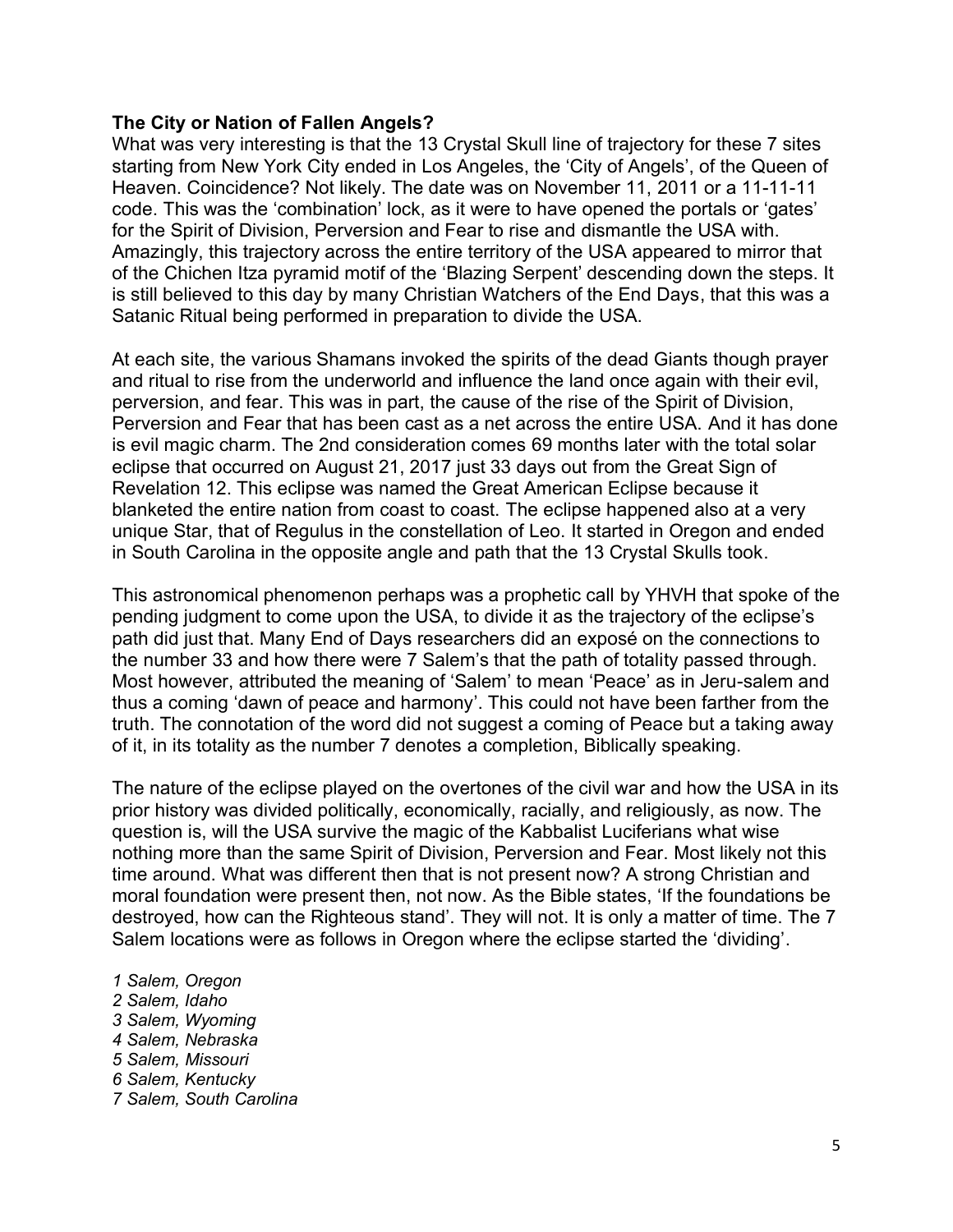This is assuming a general blanket statement, of course. Jesus Christ will never leave Himself without a Witness as there will always be a Remnant, albeit a small one in how it should be. Thus, when one superimposes these 2 trajectories upon the USA topographically, there is that 'X' that marks the spot effect. This will also occur astronomically with the total solar eclipse in 2024. So, where, and how did the USA get 'here'? It was a combination, in part due to 3 major effects done by prayer and ritual. The 1st coming from Lucifer and the 2 others coming from YHVH demonstrating the fate of the USA. Consider that when the evil Luciferian prayers and rituals occurred, they had them pegged to certain calendar days. As to the prophetic astronomical paths of the 2 solar eclipse of 2013 and 2017, so too did YHVH encode the time and place, as if to announce that the 'Handwriting was on the Wall'.

The Sprits of Division, Perversion and Fear have yielded a divide in the psyche of the USA down the middle in all aspects of its institutions and foundations: political, economic, religious, social, etc. These 'divisions' to dismantle the USA have been based on prayer and ritual made by the enemies of the Cross of Christ. They had a preparation set-up first through magic as it has been now with the COVID-19 plandemic. This is how it is still being carried out by the 'Sons of Darkness' as the final stages of the dismantling of the USA are about to occur. However, so too have the 'Sons of Light' been preparing for a similar 'division' through prayer and ritual. Followers and Disciples of Jesus are taught that a coming division from this evil world will occur in the form of the Rapture event.

Since the Church Age, millions of Jesus' Disciples have prayed and performed rituals, mainly the LORD's Super as elements in anticipation of Jesus' return. Such elements have been the symbol or a resurrection power and promise to one day be united with Jesus forever in Glory. It is a fulfillment of how YHVH would spread a table before His enemies to commune with His People regardless of what earthy Powers and/or Nations are about to fall and rise. On the contrary, the People of Jesus are about to go up and ascend to a better country, a city that is built not by human hand but by Jesus Himself. Although such have not been the majority, sadly to have to say even now in the USA's last chapter. Prayer and ritual are coming forth from the 'Wise' Followers of Jesus even within a failing and decadent world Power and/or Nation. It is after all, the Restrainer that counter measures against the Enemy until the Rapture harvest. The Gates of Hell will not prevail, until then.

As the plan of Christ for this Church Age appears to perhaps reach its near conclusion or fulfillment, the specific division and dismantling of the USA will be facilitated by the Rapture event to make way for the New World Order. Their leader will initially unite the world that will remain out of the chaos they have induced to force a 'New Order'. It will be based on a false peace and provision as the true Followers and Disciples of Jesus Christ are to be removed from Earth before the last 7-year Sabbatical Cycle begins. To a large extent, the coming Rapture event will surely play a most significant part in helping collapse what remains of the present foundations of the USA, that the Luciferians are hell-bent on toppling, for now.

 $\overline{\phantom{a}}$  , where  $\overline{\phantom{a}}$